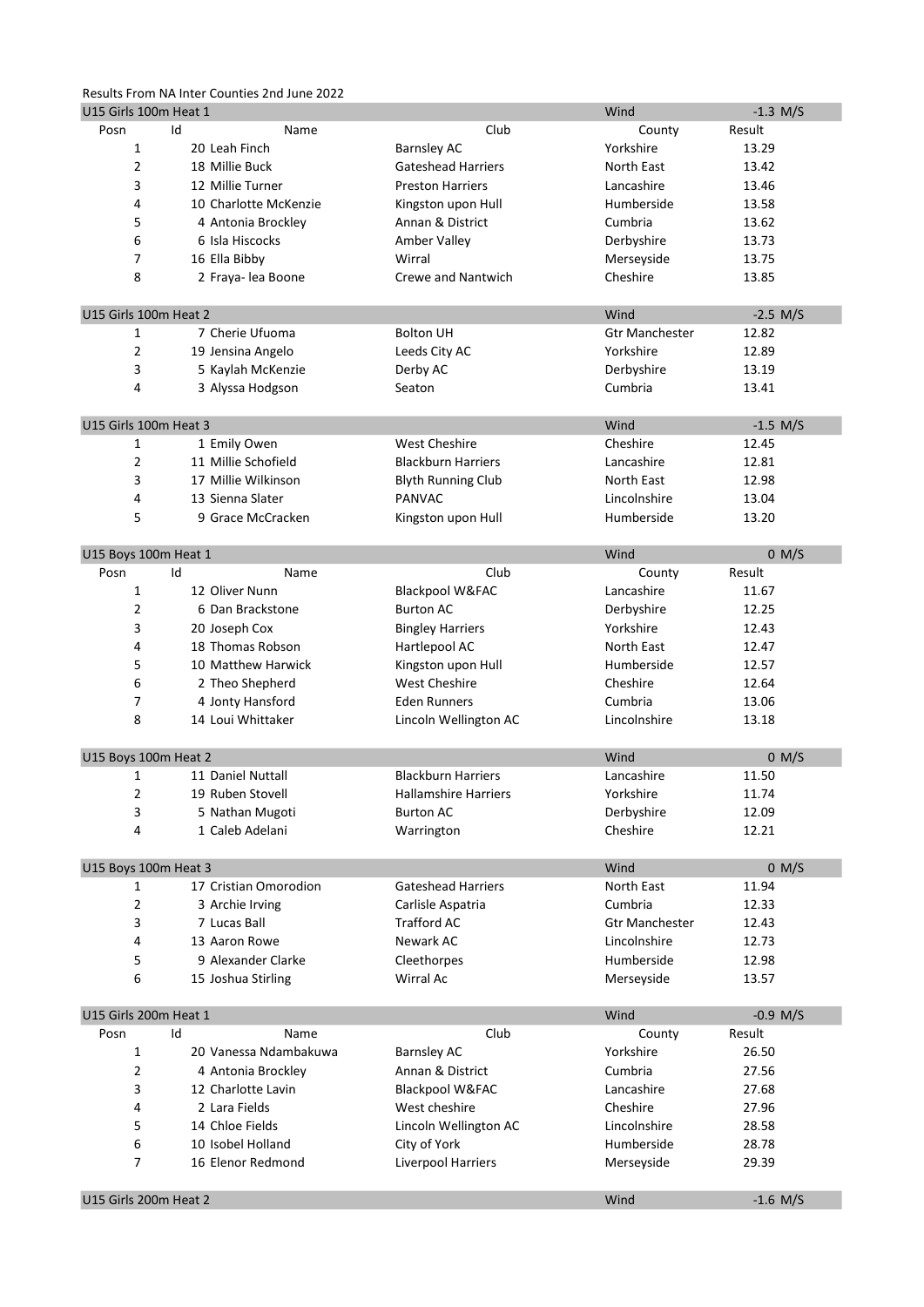| 1                             | 19 Leah Finch                          | <b>Barnsley AC</b>                               | Yorkshire             | 26.10                |
|-------------------------------|----------------------------------------|--------------------------------------------------|-----------------------|----------------------|
| 2                             | 17 Hannah Wilson                       | <b>Blyth Running Club</b>                        | North East            | 26.32                |
| 3                             | 15 Ella Bibby                          | Wirral AC                                        | Merseyside            | 27.00                |
| 4                             | 9 Grace McCracken                      | Kingston upon Hull                               | Humberside            | 27.17                |
| 5                             | 13 Meghan Cornwell-Heath               | <b>PANVAC</b>                                    | Lincolnshire          | 28.49                |
|                               |                                        |                                                  |                       |                      |
| U15 Girls 200m Heat 3         |                                        |                                                  | Wind                  | $-1.3$ M/S           |
| 1                             | 7 Cherie Ufuoma                        | <b>Bolton UH</b>                                 | <b>Gtr Manchester</b> | 26.52                |
| 2                             | 5 Kaylah McKenzie                      | Derby AC                                         | Derbyshire            | 26.81                |
| 3                             | 3 Alyssa Hodgson                       | Seaton                                           | Cumbria               | 27.48                |
| 4                             | 1 Fraya-lea Boone                      | <b>Crewe and Nantwich</b>                        | Cheshire              | 27.92                |
| 5                             | 6 Jasmine Murphy                       | City of Sheffield and Dearne Valley              | Derbyshire            | 28.11                |
|                               |                                        |                                                  |                       |                      |
| U15 Boys 200m Heat 1<br>Posn  | Id<br>Name                             | Club                                             | Wind<br>County        | $-0.9$ M/S<br>Result |
| 1                             | 12 Oliver Nunn                         | Blackpool W&FAC                                  | Lancashire            | 23.48                |
| 2                             | 18 Elliot Robertson                    | North Shields Poly                               | North East            | 23.95                |
| 3                             | 20 Jack Keeble-Cavuoto                 | Rothwell Harriers & AC                           | Yorkshire             | 24.73                |
| 4                             | 2 Theo Shepherd                        | <b>West Cheshire</b>                             | Cheshire              | 26.03                |
| 5                             | 14 Aaron Rowe                          | Newark AC                                        | Lincolnshire          | 26.12                |
| 6                             | 6 Oliver Hume                          | Derby AC                                         | Derbyshire            | 26.42                |
| 7                             | 16 Charlie Wilson                      | <b>Wirral AC</b>                                 | Merseyside            | 26.96                |
| 8                             | 10 Benjamin Carter                     | <b>Barton</b>                                    | Humberside            | 27.59                |
|                               |                                        |                                                  |                       |                      |
| U15 Boys 200m Heat 2          |                                        |                                                  | Wind                  | $-0.7$ M/S           |
| 1                             | 11 Daniel Nuttall                      | <b>Blackburn Harriers</b>                        | Lancashire            | 23.25                |
| 2                             | 19 Ruben Stovell                       | <b>Hallamshire Harriers</b>                      | Yorkshire             | 23.72                |
| 3                             | 1 Celeb Adelani                        | Warrington                                       | Cheshire              | 24.63                |
| 4                             | 5 Dan Brackstone                       | <b>Burton AC</b>                                 | Derbyshire            | 24.67                |
| 5                             | 13 Lex Bowman                          | Newark AC                                        | Lincolnshire          | 25.74                |
|                               |                                        |                                                  |                       |                      |
|                               |                                        |                                                  |                       |                      |
| U15 Boys 200m Heat 3          |                                        |                                                  | Wind                  | $-2.3$ M/S           |
| 1                             | 3 Archie Irving                        | Carlisle Aspatria                                | Cumbria               | 25.09                |
| 2                             | 15 Liam Johnson                        | <b>St Helens Sutton</b>                          | Merseyside            | 23.35                |
| 3                             | 7 Lucas Ball                           | <b>Trafford AC</b>                               | <b>Gtr Manchester</b> | 25.45                |
| 4                             | 17 Matthew Inman                       | <b>Gateshead Harriers</b>                        | North East            | 25.47                |
| 5                             | 9 Alexander Clarke                     | Cleethorpes                                      | Humberside            | 26.95                |
|                               |                                        |                                                  |                       |                      |
| U15 Girls 800m Heat 1<br>Posn | Id<br>Name                             | Club                                             | County                | Result               |
| 1                             | 16 Holly Cross                         | Liverpool Harriers                               | Merseyside            | 02:18.85             |
| 2                             | 10 Sophie Robertson-Dover              | City of York                                     | Humberside            | 02:20.90             |
| 3                             | 2 Esme Heavey                          | Warrington                                       | Cheshire              | 02:21.45             |
| 4                             | 12 Gracie Scott                        | Blackpool W&FAC                                  | Lancashire            | 02:22.53             |
| 5                             | 18 Poppy Wilde                         | <b>Elswick Harriers</b>                          | North East            | 02:26.27             |
| 6                             | 14 Ellarose Whitworth                  | Lincoln Wellington AC                            | Lincolnshire          | 02:26.44             |
| 7                             | 6 Amelie Lincoln                       | Derby AC                                         | Derbyshire            | 02:40.77             |
|                               |                                        |                                                  |                       |                      |
| U15 Girls 800m Heat 2         |                                        |                                                  |                       |                      |
| 1                             | 17 Eden Creasey                        | Middlesbrough Mandale                            | North East            | 02:13.85             |
| 2                             | 7 Emily Bowker                         | East Cheshire H                                  | <b>Gtr Manchester</b> | 02:17.34             |
| 3                             | 1 Ruby Phillips                        | <b>West Cheshire</b>                             | Cheshire              | 02:18.24             |
| 4                             | 11 Ava Jones                           | <b>Preston Harriers</b>                          | Lancashire            | 02:18.55             |
| 5                             | 9 Katie Betts                          | Scunthorpe                                       | Humberside            | 02:20.29             |
| 6                             | 15 Bailey Hughes                       | Liverpool Harriers                               | Merseyside            | 02:22.99             |
| 7                             | 19 Maisey Bellwood                     | Keighley & Craven                                | Yorkshire             | 02:23.53             |
| 8                             | 13 Isla Porter                         | Lincoln Wellington AC                            | Lincolnshire          | 02:26.05             |
| 9<br>10                       | 5 Isabella Margiotta<br>3 Mahiya Mohan | Derby AC<br><b>Barrow &amp; Furness Striders</b> | Derbyshire<br>Cumbria | 02:26.12<br>02:38.82 |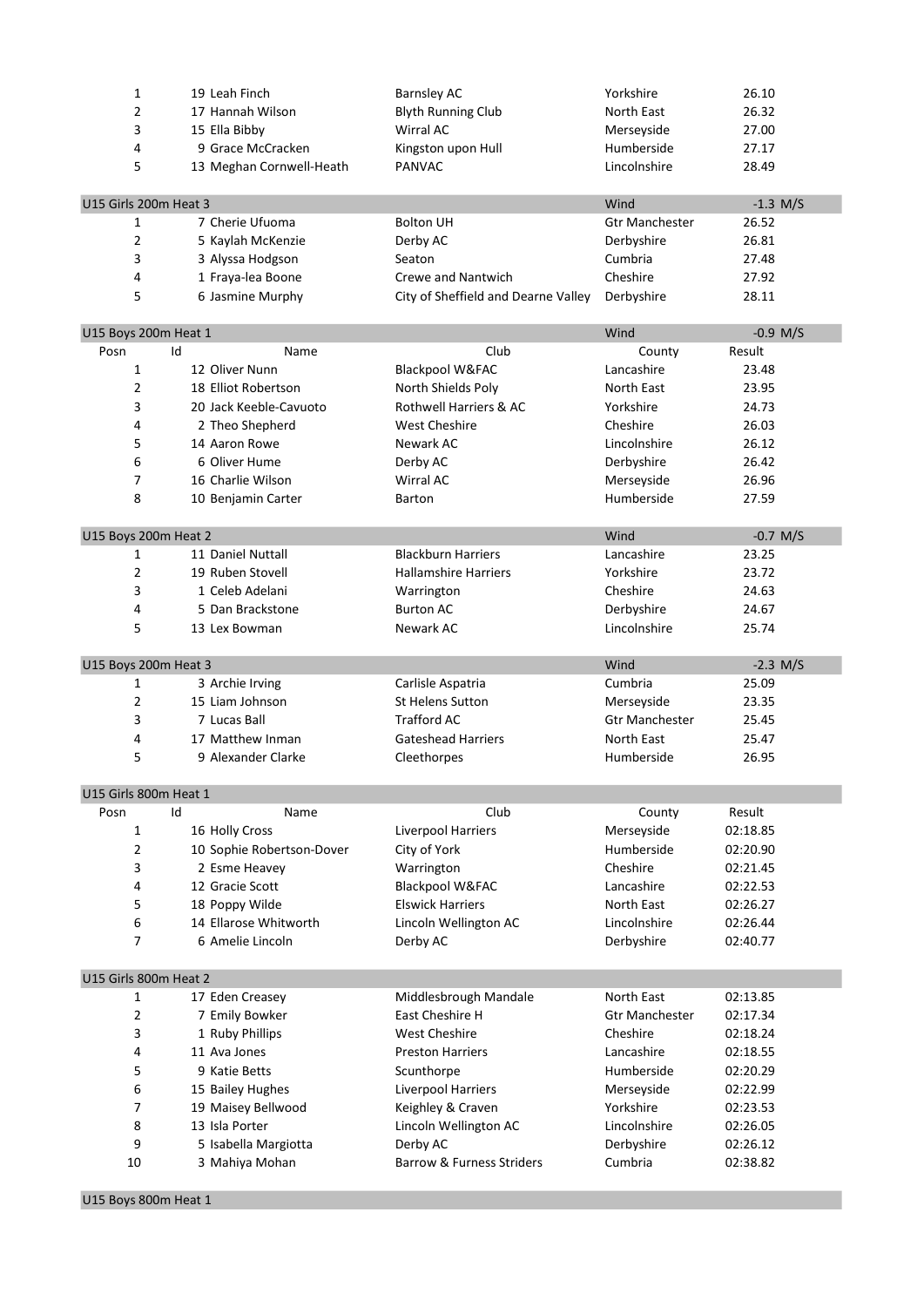| Posn                            | Id | Name                               | Club                                                      | County                   | Result     |
|---------------------------------|----|------------------------------------|-----------------------------------------------------------|--------------------------|------------|
| $\mathbf{1}$                    |    | 20 Joshua Sandwell                 | City of York AC                                           | Yorkshire                | 02:09.62   |
| $\overline{2}$                  |    | 2 Alex Macnab                      | Vale Royal                                                | Cheshire                 | 02:12.71   |
| 3                               |    | 16 Luke Culshaw                    | <b>Kirby Milers</b>                                       | Merseyside               | 02:14.97   |
| 4                               |    | 18 Joseph Ramshaw                  | <b>Blaydon Harriers</b>                                   | North East               | 02:15.21   |
| 5                               |    | 10 Max Holness                     | Beverley                                                  | Humberside               | 02:23.54   |
| 6                               |    | 14 William Harris                  | <b>PANVAC</b>                                             | Lincolnshire             | 02:27.21   |
|                                 |    |                                    |                                                           |                          |            |
| U15 Boys 800m Heat 2            |    |                                    |                                                           |                          |            |
| $\mathbf{1}$                    |    | 7 Evan Grime                       | Salford H                                                 | <b>Gtr Manchester</b>    | 02:03.45   |
| $\overline{2}$                  |    | 1 Jake Rowley                      | Macclesfield                                              | Cheshire                 | 02:06.50   |
| 3                               |    | 15 Luke Ward                       | Southport Waterloo                                        | Merseyside               | 02:06.96   |
| 4                               |    | 19 Cole McAndrew                   | Wakefield District Harriers & AC                          | Yorkshire                | 02:10.37   |
| 5                               |    | 13 Oliver Cooney                   | Lincoln Wellington AC                                     | Lincolnshire             | 02:10.90   |
| 6                               |    | 3 George Tiffin-Lowe               | <b>Border Harriers</b>                                    | Cumbria                  | 02:12.52   |
| $\overline{7}$                  |    | 17 Zac Brannon                     | North Shields Poly                                        | North East               | 02:14.89   |
| 8                               |    | 5 Oliver Hume                      | Derby AC                                                  | Derbyshire               | 02:17.27   |
| 9                               |    | 9 Alfie Ryan                       | Cleethorpes                                               | Humberside               | 02:19.39   |
|                                 |    |                                    |                                                           |                          |            |
| U15 Girls 75mH Heat 1           |    |                                    |                                                           | Wind                     | $-0.2$ M/S |
| Posn                            | Id | Name                               | Club                                                      | County                   | Result     |
| $\mathbf{1}$                    |    | 20 Jessica Baxter                  | Leeds City AC                                             | Yorkshire                | 12.99      |
| 2                               |    | 2 Chloe Mason                      | <b>Crewe and Nantwich</b>                                 | Cheshire                 | 13.01      |
| 3                               |    | 12 Alisha Lehner                   | <b>Blackburn Harriers</b>                                 | Lancashire               | 13.05      |
| 4                               |    | 4 Lucy Bell                        | Carlisle Aspatria                                         | Cumbria                  | 13.20      |
| 5                               |    | 16 Hannah Keenan                   | Southport Waterloo AC                                     | Merseyside               | 13.73      |
| 6                               |    | 6 Isla Hiscocks                    | Amber Valley                                              | Derbyshire               | 14.99      |
| U15 Girls 75mH Heat 2           |    |                                    |                                                           | Wind                     | $-2$ M/S   |
| $\mathbf{1}$                    |    | 19 Olivia Tweddle                  | City of York AC                                           | Yorkshire                | 11.88      |
| $\overline{2}$                  |    | 13 Sienna Slater                   | <b>PANVAC</b>                                             | Lincolnshire             | 12.04      |
| 3                               |    | 3 Matilda Brockley                 | Annan & District                                          | Cumbria                  | 12.14      |
| 4                               |    | 11 Andrea Ecolango                 | <b>Preston Harriers</b>                                   | Lancashire               | 12.77      |
| 5                               |    | 15 Sophie Haslam                   | West Cheshire AC                                          | Merseyside               | 13.75      |
| U15 Girls 75mH Heat 3           |    |                                    |                                                           | Wind                     | $-1.6$ M/S |
| 1                               |    | 17 Sadie Parker                    | <b>Blyth Running Club</b>                                 | North East               | 12.27      |
| 2                               |    |                                    | <b>West Cheshire</b>                                      | Cheshire                 | 12.31      |
| 3                               |    | 1 Macy Brett                       |                                                           |                          | 13.01      |
| 4                               |    | 5 Jasmine Murphy<br>9 Zara Leonard | City of Sheffield and Dearne Valley<br>Kingston upon Hull | Derbyshire<br>Humberside | 13.09      |
|                                 |    |                                    |                                                           |                          |            |
| U15 Boys 80mH Heat 1            |    |                                    |                                                           | Wind                     | $-1.8$ M/S |
| Posn                            | Id | Name                               | Club                                                      | County                   | Result     |
| $\mathbf{1}$                    |    | 2 Henry Smith                      | Crewe and Nantwich                                        | Cheshire                 | 12.87      |
| $\overline{2}$                  |    | 12 George Camara                   | <b>Blackburn Harriers</b>                                 | Lancashire               | 13.56      |
| 3                               |    | 18 Hugo Douglas-Reeves             | <b>Darlington Harriers</b>                                | North East               | 13.77      |
| 4                               |    | 16 Charlie Wilson                  | Wirral C                                                  | Merseyside               | 13.82      |
| 5                               |    | 14 Patrick McNally                 | Boston & District AC                                      | Lincolnshire             | 14.50      |
| U15 Boys 80mH Heat 2            |    |                                    |                                                           | Wind                     | $-1.3$ M/S |
| 1                               |    | 15 Lewis Shaw                      | Warrington AC                                             | Merseyside               | 11.38      |
| $\overline{2}$                  |    | 1 Reece Bradley                    | Crewe and Nantwich                                        | Cheshire                 | 12.41      |
| 3                               |    | 17 Will Ainsley                    | <b>Gateshead Harriers</b>                                 | North East               | 12.46      |
| 4                               |    | 13 Lex Bowman                      | Newark AC                                                 | Lincolnshire             | 12.71      |
| 5                               |    | 11 Isaac Allen                     | <b>Preston Harriers</b>                                   | Lancashire               | 13.09      |
| 6                               |    | 19 Luke Shacklock                  | Harrogate Harriers & AC                                   | Yorkshire                | 13.87      |
| $\overline{7}$                  |    | 9 Christian Kidger                 | Kingston upon Hull                                        | Humberside               | 16.30      |
| 8                               |    | 5 Lucas Gibbs                      | Sutton-in Ashfield                                        | Derbyshire               | 19.40      |
|                                 |    |                                    |                                                           |                          |            |
| U15 Girls 4 x 100m Relay Heat 1 |    |                                    |                                                           |                          |            |
| Posn                            | Id | Name                               | Club                                                      | County                   | Result     |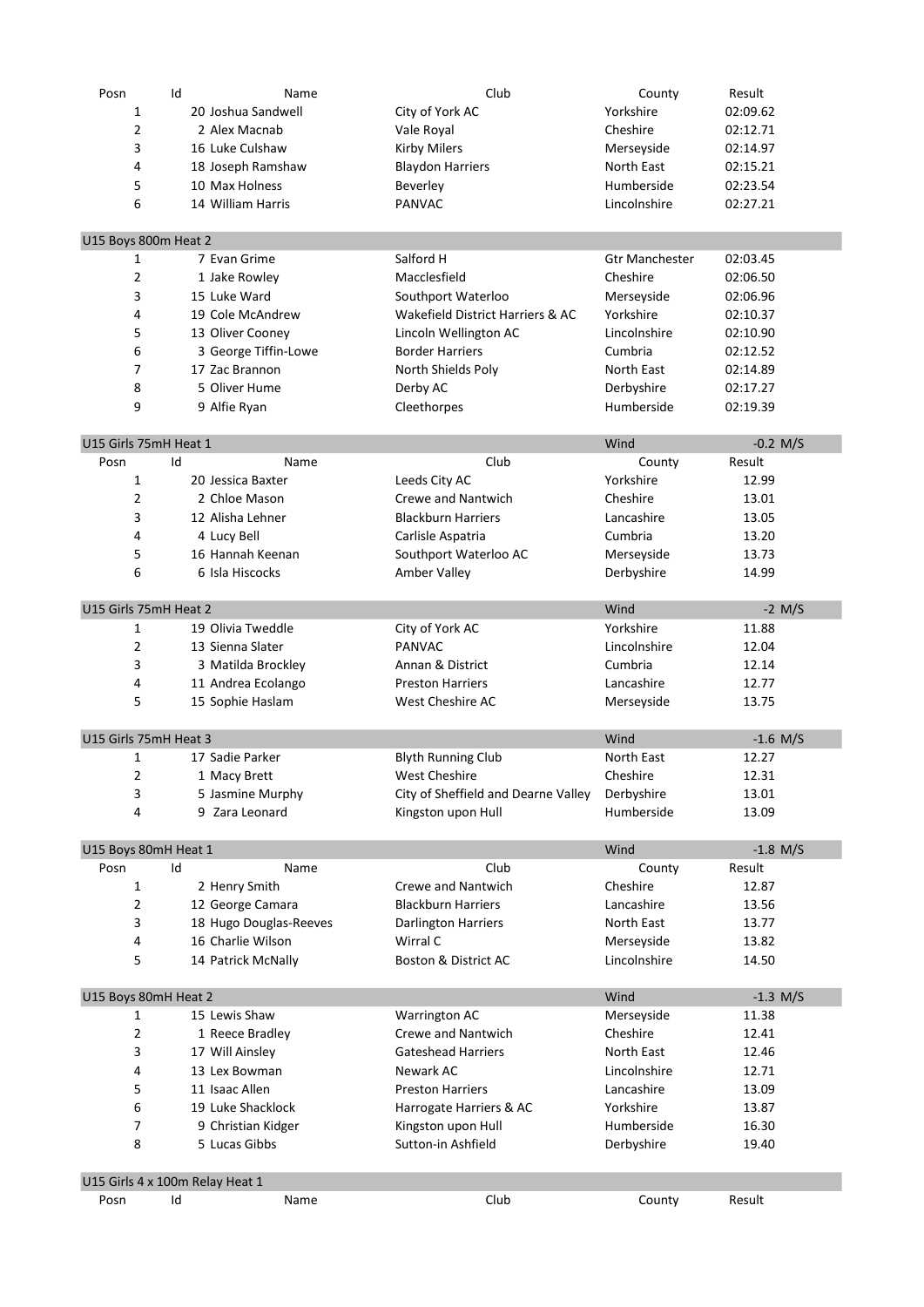| 1                               |    |                       | 1 Emily Owen, Fraya-lea Boone, Macy Brett, Holly Bosworth                           | Cheshire              | 51.10      |
|---------------------------------|----|-----------------------|-------------------------------------------------------------------------------------|-----------------------|------------|
| $\overline{2}$                  |    |                       | 5 Isla Hiscocks, Jasmine Murphy, Amelie Farnes, Kaylah McKenzie                     | Derbyshire            | 52.63      |
| 3                               |    |                       | 3 Antonia Brockley, Lucy Bell, Emilia Mackman, Alyssa Hodgson                       | Cumbria               | 53.51      |
| 4                               |    |                       | 13 Chloe Fields, Meghan Cornwell-Heath, Ellarose Whitworth, Sienna Sla Lincolnshire |                       | 54.67      |
|                                 |    |                       |                                                                                     |                       |            |
| U15 Girls 4 x 100m Relay Heat 2 |    |                       |                                                                                     |                       |            |
| 1                               |    |                       | 19 Jensina Angelo, Leah Finch, Vanessa Ndambakuwa, Holly Key                        | Yorkshire             | 49.45      |
| 2                               |    |                       | 17 Sadie Parker, Hannah Wilson, Millie Buck, Millie Wilkinson                       | North East            | 50.24      |
| 3                               |    |                       | 11 Millie Schofield, Millie Turner, Charlotte Lavin, Andrea Ecolango                | Lancashire            | 52.16      |
| 4                               |    |                       | 9 Charlotte McKenzie, Zara Leonard, Isobel Holland, Grace McCracken Humberside      |                       | 52.97      |
|                                 |    |                       |                                                                                     |                       |            |
| U15 Boys 4 x 100m Relay Heat 1  |    |                       |                                                                                     |                       |            |
| Posn                            | Id | Name                  | Club                                                                                | County                | Result     |
| 1                               |    |                       | 11 Ryahn McCaffrey, Daniel Nutter, Issac Allen, Oliver Nunn                         | Lancashire            | 47.00      |
| 2                               |    |                       | 17 Matthew Inman, Elliot Robertson, Thomas Robson, Cristian Omorodic North East     |                       | 47.09      |
| 3                               |    |                       | 19 Joseph Cox, Jack Keeble-Cavuoto, Morgan Downes, Lewis Higgins                    | Yorkshire             | 48.37      |
| 4                               |    |                       | 5 Oliver Hume, Dan Brackstone, Reese Robinson, Nathan Mugoti                        | Derbyshire            | 49.46      |
|                                 |    |                       |                                                                                     |                       |            |
| 5                               |    |                       | 13 Lex Bowman, Hayden Quantrill, Loui Whittaker, Aaron Rowe                         | Lincolnshire          | 50.52      |
| 6                               |    |                       | 15 Luke Culshaw, Edward Moore, Josh Stirling, Max Taylor                            | Merseyside            | 51.37      |
| 7                               |    |                       | 1 Caleb Adelani, Jake Rowley, Henry Smith, Reece Bradley                            | Cheshire              | 56.37      |
| U17 Women 100m Heat 1           |    |                       |                                                                                     | Wind                  | $-1.4$ M/S |
| Posn                            | Id | Name                  | Club                                                                                | County                | Result     |
| 1                               |    | 2 Emma Holmes         | <b>West Cheshire</b>                                                                | Cheshire              | 12.84      |
| 2                               |    |                       | Rotherham Harriers & AC                                                             | Yorkshire             | 12.90      |
|                                 |    | 20 Lucy Rebori        |                                                                                     |                       |            |
| 3                               |    | 18 Lily Bradley       | North Shields Poly                                                                  | North East            | 12.93      |
| 4                               |    | 14 Tabitha Haynes     | Louth AC                                                                            | Lincolnshire          | 13.36      |
| 5                               |    | 6 Melissa Humphreys   | Chesterfield AC                                                                     | Derbyshire            | 13.73      |
| U17 Women100m Heat 2            |    |                       |                                                                                     | Wind                  | $-1.8$ M/S |
| 1                               |    | 19 Mehitabelle Angelo | Leeds City AC                                                                       | Yorkshire             | 12.38      |
| 2                               |    | 7 Lily Murphy         | East Cheshire H                                                                     | <b>Gtr Manchester</b> | 12.39      |
| 3                               |    | 9 Freya Vidal         | City of York                                                                        | Humberside            | 12.69      |
| 4                               |    |                       | <b>West Cheshire</b>                                                                | Cheshire              |            |
|                                 |    | 1 Yasmin Smith        |                                                                                     |                       | 13.08      |
| U17 Women 100m Heat 3           |    |                       |                                                                                     | Wind                  | $-2.2$ M/S |
| 1                               |    | 11 Emily Rankin       | Preston AC                                                                          | Lancashire            | 12.36      |
| 2                               |    | 17 Katherine Bell     | <b>Gateshead Harriers</b>                                                           | North East            | 12.83      |
| 3                               |    | 5 Nicole Bonser       | Amber Valley                                                                        | Derbyshire            | 13.54      |
| 4                               |    | 13 Katie Marsh        | PANVAC                                                                              | Lincolnshire          | 13.72      |
| 5                               |    |                       |                                                                                     | Cumbria               | 14.40      |
|                                 |    | 3 Katelyn Morson      | Carlisle Aspatria                                                                   |                       |            |
| U17 Men 100m Heat 1             |    |                       |                                                                                     | Wind                  | $-0.7$ M/S |
| Posn                            | Id | Name                  | Club                                                                                | County                | Result     |
| 1                               |    | 20 Luke Chipchase     | City of Sheffield & Dearne AC                                                       | Yorkshire             | 11.54      |
| 2                               |    | 6 Kevin Masukume      | Derby AC                                                                            | Derbyshire            | 11.62      |
| 3                               |    | 18 Finley Maynard     | Middlesbrough Mandale                                                               | North East            | 11.77      |
| 4                               |    | 16 Finlay Beavan      | <b>St Helens Sutton</b>                                                             | Merseyside            | 12.23      |
| 5                               |    | 10 Cory Pottage       | Beverley                                                                            | Humberside            | 12.85      |
|                                 |    |                       |                                                                                     |                       |            |
| U17 Men 100m Heat 2             |    |                       |                                                                                     | Wind                  | $-1.6$ M/S |
| 1                               |    | 11 Charles Unsworth   | Chorley A C & Tri                                                                   | Lancashire            | 11.67      |
| 2                               |    | 19 Matthew France     | Rotherham Harriers                                                                  | Yorkshire             | 11.68      |
| 3                               |    | 15 Quinton Mahoney    | Liverpool Harriers                                                                  | Merseyside            | 11.78      |
| 4                               |    | 3 James Bell          | Carlisle Aspatria                                                                   | Cumbria               | 11.87      |
| 5                               |    | 17 Oliver Hunter      | <b>Tynedale Harriers</b>                                                            | North East            | 12.72      |
|                                 |    |                       |                                                                                     |                       |            |
| U17 Men 100m Heat 3             |    |                       |                                                                                     | Wind                  | $-1.6$ M/S |
| 1                               |    | 5 Yaw Afirifah-Mensah | <b>Notts AC</b>                                                                     | Derbyshire            | 11.27      |
| 2                               |    | 1 Alex Leadbeater     | Sale Harriers                                                                       | Cheshire              | 11.52      |
| 3                               |    | 13 Max Roe            | PANVAC                                                                              | Lincolnshire          | 11.87      |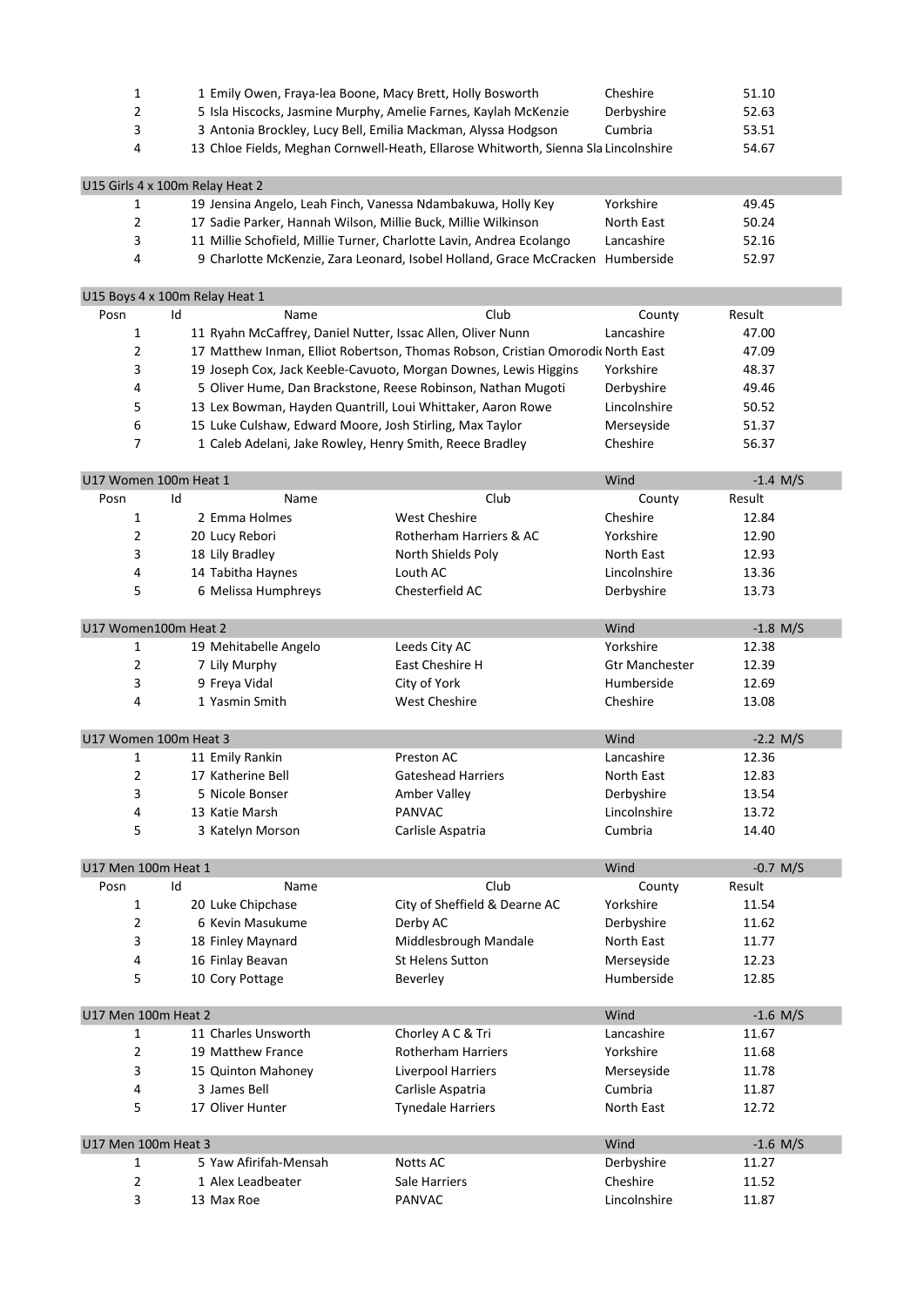| 4                     |    | 9 Munro Pearson        | Cleethorpes                     | Humberside            | 11.92    |
|-----------------------|----|------------------------|---------------------------------|-----------------------|----------|
|                       |    |                        |                                 |                       |          |
| U17 Women 300m Heat 1 |    |                        |                                 |                       |          |
| Posn                  | Id | Name                   | Club                            | County                | Result   |
| $\mathbf{1}$          |    | 12 Lucy Poole          | <b>Preston Harriers</b>         | Lancashire            | 41.46    |
| $\overline{2}$        |    | 20 Molly Firth         | Halifax Harriers & AC           | Yorkshire             | 42.56    |
| 3                     |    | 16 Grace Hendrick      | Liverpool Harriers              | Merseyside            | 43.29    |
| 4                     |    | 10 Isabelle Allenby    | Cleethorpes                     | Humberside            | 43.39    |
| 5                     |    | 18 Lucy Milburn        | <b>Elswick Harriers</b>         | North East            | 43.60    |
| 6                     |    | 14 Tabitha Haynes      | Louth AC                        | Lincolnshire          | 45.00    |
| 7                     |    | 4 Ishana Mohan         | Barrow & Furness Striders       | Cumbria               | 47.17    |
| 8                     |    | 6 Megan Joyce          | Derby AC                        | Derbyshire            | 50.15    |
| U17 Women 300m Heat 2 |    |                        |                                 |                       |          |
| 1                     |    | 15 Niamh Le Gall       | Wirral AC                       | Merseyside            | 40.01    |
| $\overline{2}$        |    | 1 Emma Holmes          | <b>West Cheshire</b>            | Cheshire              | 40.51    |
| 3                     |    | 5 Angelique Abberley   | Rotherham                       | Derbyshire            | 40.62    |
| 4                     |    | 11 Kara Dacasto        | <b>Blackburn Harriers</b>       | Lancashire            | 42.24    |
| 5                     |    | 3 Clara Samson         | Kendal                          | Cumbria               | 44.78    |
|                       |    |                        |                                 |                       |          |
| U17 Women 300m Heat 3 |    |                        |                                 |                       |          |
| 1                     |    | 9 Freya Vidal          | City of York                    | Humberside            | 40.15    |
| 2                     |    | 19 Millie Hardy        | <b>Hallamshire Harriers</b>     | Yorkshire             | 40.73    |
| 3                     |    | 7 Daniela Graham Marti | Stockport H                     | <b>Gtr Manchester</b> | 41.79    |
| 4                     |    | 17 Leoni Pye           | Middlesbrough Mandale           | North East            | 42.66    |
| 5                     |    | 13 Hannah Hardwick     | <b>Boston &amp; District AC</b> | Lincolnshire          | 49.01    |
| U17 Men 400m Heat 1   |    |                        |                                 |                       |          |
| Posn                  | Id | Name                   | Club                            | County                | Result   |
| $\mathbf{1}$          |    | 4 Ben Nutter           | <b>Keswick</b>                  | Cumbria               | 52.98    |
| $\overline{2}$        |    | 10 Findlay Southcoat   | Kingston upon Hull              | Humberside            | 53.83    |
| 3                     |    | 6 Thomas Eason         | Derby AC                        | Derbyshire            | 54.20    |
| 4                     |    | 20 Zachary Rayner      | Wakefield & District AC         | Yorkshire             | 54.78    |
| 5                     |    | 18 Jacob Lamb          | Hartlepool AC                   | North East            | 55.53    |
| 6                     |    | 12 Corey John Monks    | <b>Preston Harriers</b>         | Lancashire            | 57.81    |
| $\overline{7}$        |    | 16 Xander Heaton       | <b>Kirby Milers</b>             | Merseyside            | 64.78    |
|                       |    |                        |                                 |                       |          |
| U17 Men 400m Heat 2   |    |                        |                                 |                       |          |
| 1                     |    | 5 Cosmo Johnson        | <b>Hallamshire Harriers</b>     | Derbyshire            | 52.53    |
| $\overline{2}$        |    | 11 Thomas John Monks   | <b>Blackburn Harriers</b>       | Lancashire            | 53.00    |
| 3                     |    | 9 Munro Pearson        | Cleethorpes                     | Humberside            | 54.38    |
| 4                     |    | 19 Louis How           | City of York AC                 | Yorkshire             | 54.56    |
| U17 Men 400m Heat 3   |    |                        |                                 |                       |          |
| 1                     |    | 3 James Bell           | Carlisle Aspatria               | Cumbria               | 51.88    |
| $\overline{2}$        |    | 1 Fergus Garland       | West cheshire                   | Cheshire              | 52.12    |
| 3                     |    | 17 Josh MacDonald      | <b>Gateshead Harriers</b>       | North East            | 53.63    |
| 4                     |    | 15 Gabriel Mullen      | <b>St Helens Sutton</b>         | Merseyside            | 54.22    |
| 5                     |    | 13 Elliot Long         | <b>PANVAC</b>                   | Lincolnshire          | 54.76    |
| U17 Women 800m Heat 1 |    |                        |                                 |                       |          |
| Posn                  | Id | Name                   | Club                            | County                | Result   |
| $\mathbf{1}$          |    | 20 Emily Bott          | Rotherham Harriers & AC         | Yorkshire             | 02:17.54 |
| $\overline{2}$        |    | 2 Aimee Phillips       | <b>West Cheshire</b>            | Cheshire              | 02:21.40 |
| 3                     |    | 4 Ebony Blackwell      | <b>Border Harriers</b>          | Cumbria               | 02:22.96 |
| 4                     |    |                        |                                 |                       |          |
|                       |    | 16 Bailey Woolf        | <b>St Helens Sutton</b>         | Merseyside            | 02:25.12 |
| U17 Women 800m Heat 2 |    |                        |                                 |                       |          |
| 1                     |    | 5 Caitlin McCloy       | Rotherham                       | Derbyshire            | 02:13.88 |
| 2                     |    | 1 Jessica Lark         | <b>West Cheshire</b>            | Cheshire              | 02:15.27 |
| 3                     |    | 19 Ruby Styler         | City of Sheffield & Dearne AC   | Yorkshire             | 02:15.79 |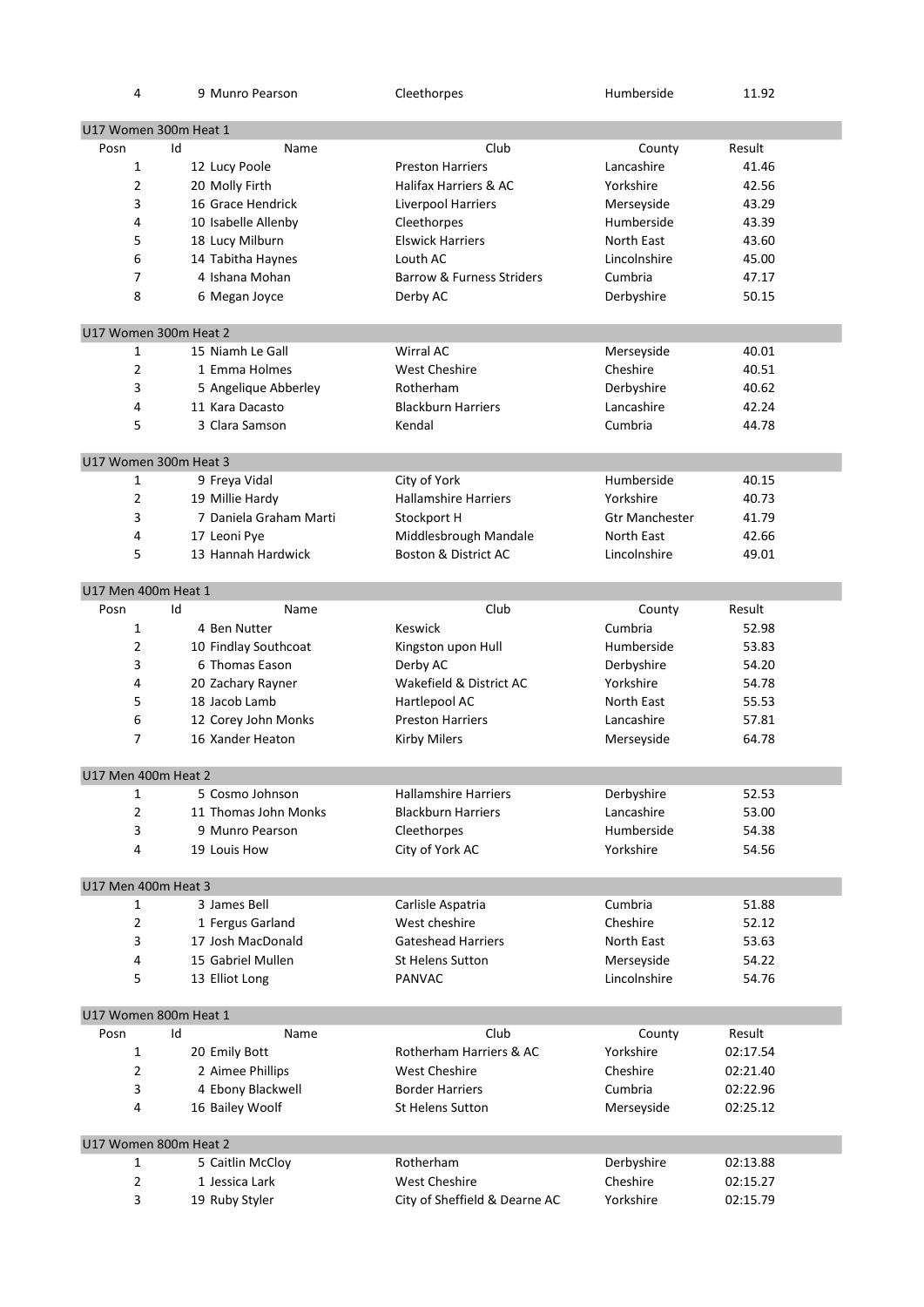| 4 | 17 Katie Joslyn    | North Shields Poly    | North East   | 02:18.40 |
|---|--------------------|-----------------------|--------------|----------|
|   | 11 Martha Rayner   | Preston               | Lancashire   | 02:18.94 |
| 6 | 15 Phoebe Melia    | Liverpool Harriers    | Merseyside   | 02:28.32 |
|   | 9 Imogen Stevens   | Goole Youth           | Humberside   | 02:29.13 |
| 8 | 3 Clara Samson     | Kendal                | Cumbria      | 02:31.55 |
| 9 | 13 Natasha McBride | Lincoln Wellington AC | Lincolnshire | 02:33.91 |

### U17 Men 800m Heat 1

| Posn | Name<br>Id        | Club                          | County     | Result   |  |
|------|-------------------|-------------------------------|------------|----------|--|
|      | 20 Jacob Ewart    | Halifax Harriers & AC         | Yorkshire  | 02:02.22 |  |
|      | 18 Fraser Allan   | <b>Billingham Marsh House</b> | North East | 02:02.78 |  |
|      | 4 Ben Nutter      | Keswick                       | Cumbria    | 02:03.12 |  |
| 4    | 12 Samuel Perry   | Northern AC                   | Lancashire | 02:03.31 |  |
| 5.   | 16 Gabriel Mullen | <b>St Helens Sutton</b>       | Merseyside | 02:03.37 |  |
| 6    | 10 Kieran Davies  | <b>Scunthorpe Harriers</b>    | Humberside | 02:09.11 |  |

# U17 Men 800m Heat 2

| 1 | 15 Joshua Redmond       | Liverpool Harriers        | Merseyside            | 01:57.91 |  |
|---|-------------------------|---------------------------|-----------------------|----------|--|
| 2 | 17 William De Vere Owen | <b>Morpeth Harriers</b>   | North East            | 01:58.81 |  |
| 3 | 13 Cameron West         | Lincoln Wellington AC     | Lincolnshire          | 01:59.02 |  |
| 4 | 19 Luke Parker          | <b>Rotherham Harriers</b> | Yorkshire             | 01:59.66 |  |
| 5 | 11 Ben Stratton         | <b>Blackburn Harriers</b> | Lancashire            | 01:59.71 |  |
| 6 | 7 Alfie Simons          | Salford H                 | <b>Gtr Manchester</b> | 01:59.72 |  |
| 7 | 1 Isaac Leydon          | Vale Royal                | Cheshire              | 02:00.37 |  |
| 8 | 3 Alfie Lamb            | <b>Border Harriers</b>    | Cumbria               | 02:01.46 |  |
| 9 | 5 Thomas Eason          | Derby AC                  | Derbyshire            | 02:10.17 |  |

U17 Women 1500m

| Posn | Id<br>Name                | Club                       | County                | Result   |  |
|------|---------------------------|----------------------------|-----------------------|----------|--|
| 1    | 20 Lilia Harris           | Rotherham Harriers & AC    | Yorkshire             | 04:32.48 |  |
| 2    | 19 Evie Thomson           | <b>Rotherham Harriers</b>  | Yorkshire             | 04:33.05 |  |
| 3    | 7 Freya Murdoch           | Stockport H                | <b>Gtr Manchester</b> | 04:33.22 |  |
| 4    | 3 Georgia Bell            | Leven Valley               | Cumbria               | 04:42.93 |  |
| 5    | 18 Macy Kelly             | <b>Darlington Harriers</b> | North East            | 04:45.22 |  |
| 6    | 11 Macy Hillier           | Isle of Man                | Lancashire            | 04:49.08 |  |
|      | 12 Elizabeth Waring       | Lancaster & Morecambe AC   | Lancashire            | 04:49.21 |  |
| 8    | 9 Jessica Robertson-Dover | City of York               | Humberside            | 04:50.92 |  |
| 9    | 1 Sophie Harding          | Vale Royal                 | Cheshire              | 04:57.83 |  |
| 10   | 6 Ruby Davies             | Derby AC                   | Derbyshire            | 05:00.16 |  |
| 11   | 5 Maisie Trueman          | <b>Burton AC</b>           | Derbyshire            | 05:07.77 |  |
| 12   | 4 Vicky Woof              | Kendal                     | Cumbria               | 05:44.30 |  |

U17 Men 1500m

| UTA MEN TOMIH   |                     |                           |              |          |  |
|-----------------|---------------------|---------------------------|--------------|----------|--|
| Posn            | Id<br>Name          | Club                      | County       | Result   |  |
| 1               | 12 Dexta Thompson   | <b>Blackburn Harriers</b> | Lancashire   | 04:03.12 |  |
| 2               | 19 Zak Ferguson     | <b>Rotherham Harriers</b> | Yorkshire    | 04:03.61 |  |
| 3               | 17 Joseph West      | Middlesbrough Mandale     | North East   | 04:04.64 |  |
| 4               | 11 Joseph Rees Gara | Wigan Harriers            | Lancashire   | 04:06.34 |  |
| 5               | 5 Ewan Busfield     | Derby AC                  | Derbyshire   | 04:08.84 |  |
| 6               | 20 Sonny Boy Hughes | Barnsley AC               | Yorkshire    | 04:11.12 |  |
| 7               | 18 Bertie Marr      | <b>Morpeth Harriers</b>   | North East   | 04:11.37 |  |
| 8               | 13 Henry Samkin     | Lincoln Wellington AC     | Lincolnshire | 04:14.69 |  |
| 9               | 3 Kai Hatcher       | <b>Border Harriers</b>    | Cumbria      | 04:24.47 |  |
| 10              | 1 Ben Pucill        | Warrington                | Cheshire     | 04:28.45 |  |
| 11              | 15 Ben Taylor       | Liverpool Harriers        | Merseyside   | 04:30.58 |  |
| 12              | 16 Rhys Croesdale   | Liverpool Harriers        | Merseyside   | 04:36.92 |  |
|                 |                     |                           |              |          |  |
| U17 Women 3000m |                     |                           |              |          |  |
| Posn            | Id<br>Name          | Club                      | County       | Result   |  |
| 1               | 19 Rebecca Flaharty | <b>Bingley Harriers</b>   | Yorkshire    | 09:49.79 |  |
| 2               | 17 Charlotte Dillon | Durham City               | North East   | 10:05.07 |  |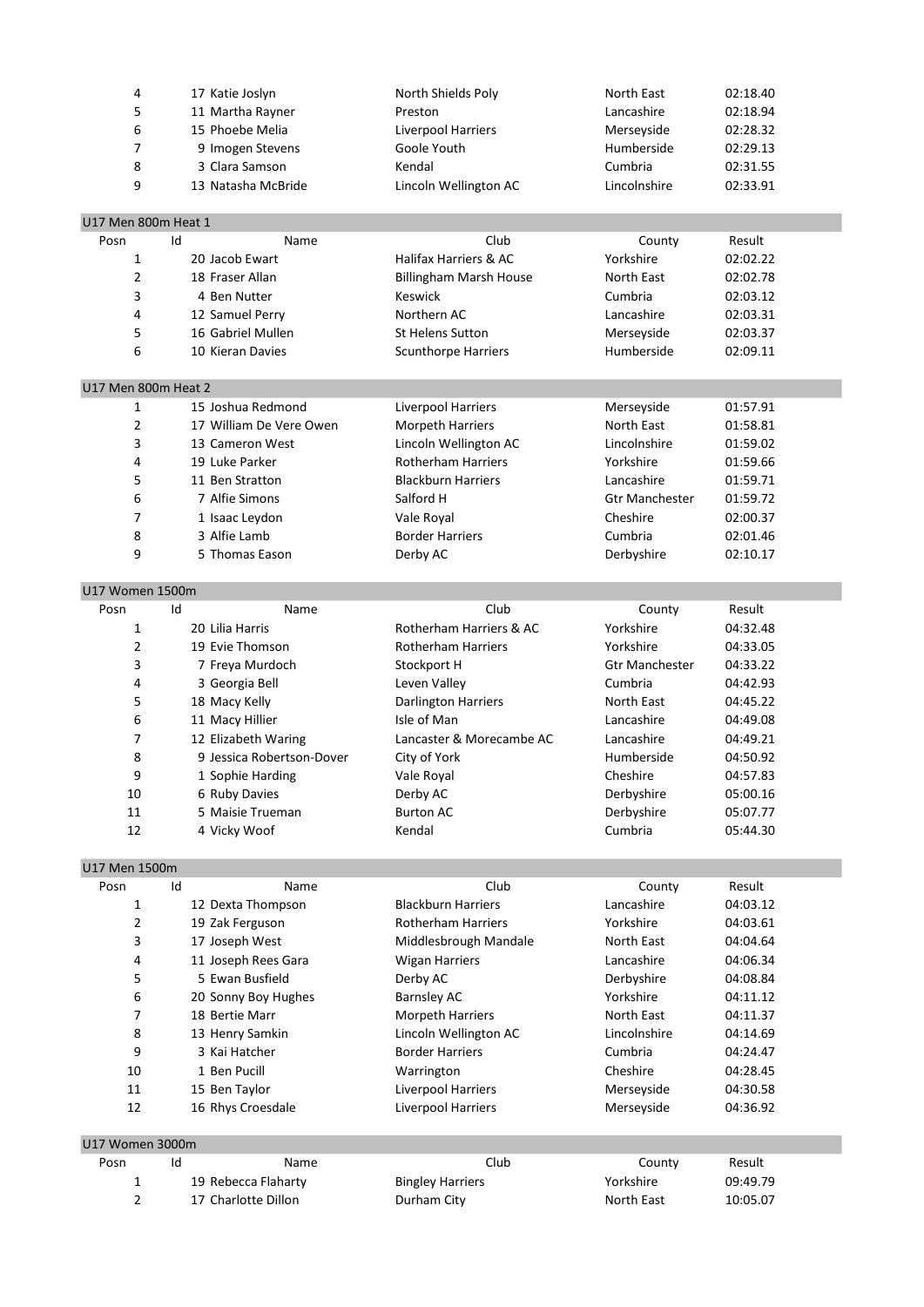| 3                            | 18 Imogen Bungay                   | <b>Elswick Harriers</b>                                                                                               | North East                 | 10:25.13             |
|------------------------------|------------------------------------|-----------------------------------------------------------------------------------------------------------------------|----------------------------|----------------------|
| 4                            | 13 Alice Fearn                     | Wreake & Soar                                                                                                         | Lincolnshire               | 10:26.92             |
| 5                            | 9 Tabitha Ford                     | Kingston upon Hull                                                                                                    | Humberside                 | 10:28.83             |
| 6                            | 10 Isabelle Walby                  | <b>Barton</b>                                                                                                         | Humberside                 | 11:10.73             |
| 7                            | 20 Hazel Forrest                   | Harrogate Harriers & AC                                                                                               | Yorkshire                  | 11:24.34             |
| 8                            | 11 Zara Darkin                     | <b>Preston Harriers</b>                                                                                               | Lancashire                 | 11:28.80             |
| 9                            | 15 Beatrix Cole                    | <b>Liverpool Harriers</b>                                                                                             | Merseyside                 | 11:51.17             |
|                              |                                    |                                                                                                                       |                            |                      |
| U17 Men 3000m                |                                    |                                                                                                                       |                            |                      |
| Posn                         | Id<br>Name                         | Club                                                                                                                  | County                     | Result               |
| $\mathbf{1}$                 | 15 Liam McCay                      | Liverpool Harriers                                                                                                    | Merseyside                 | 08:54.43             |
| $\overline{2}$               | 13 Thomas Carpenter                | Lincoln Wellington AC                                                                                                 | Lincolnshire               | 08:57.73             |
| 3                            | 19 Abdimajiid Darood               | Skyrac AC                                                                                                             | Yorkshire                  | 09:03.26             |
| 4                            | 5 Thomas Gilliver                  | High Peak AC                                                                                                          | Derbyshire                 | 09:22.61             |
| 5                            | 17 Alex Boyer                      | <b>Darlington Harriers</b>                                                                                            | North East                 | 09:24.62             |
| 6                            | 1 Thomas Taylor                    | Vale Royal                                                                                                            | Cheshire                   | 09:40.47             |
| 7                            | 20 George Wallace                  | City of Sheffield & Dearne AC                                                                                         | Yorkshire                  | 10:13.03             |
| 8                            | 7 Tom Farrelly                     | Manchester H                                                                                                          | <b>Gtr Manchester</b>      | 10:15.76             |
| 9                            | 3 Max Hazelhurst                   | Leven Valley                                                                                                          | Cumbria                    | 10:23.81             |
| 10                           | 14 Isaac Fell                      | PANVAC                                                                                                                | Lincolnshire               | 10:27.39             |
|                              |                                    |                                                                                                                       |                            |                      |
| U17 Women 80mH Heat 1        |                                    |                                                                                                                       | Wind                       | $-1$ M/S             |
| Posn                         | Name<br>Id                         | Club                                                                                                                  | County                     | Result               |
| 1                            | 20 Trinity Dooley-Williams         | Doncaster AC                                                                                                          | Yorkshire                  | 12.26                |
| 2                            | 18 Tori Buckley                    | <b>Darlington Harriers</b>                                                                                            | North East                 | 12.90                |
| 3                            | 12 Emma Tunstall                   | <b>Preston Harriers</b>                                                                                               | Lancashire                 | 13.14                |
| 4                            | 14 Brooke Robinson                 | Lincoln Wellington AC                                                                                                 | Lincolnshire               | 15.12                |
|                              |                                    |                                                                                                                       |                            |                      |
| U17 Women 80mH Heat 2        |                                    |                                                                                                                       | Wind                       | $-1.8$ M/S           |
| 1                            | 11 Emily Rankin                    | <b>Preston Harriers</b>                                                                                               | Lancashire                 | 12.26                |
| 2                            | 19 Rosie Hickling                  | City of York AC                                                                                                       | Yorkshire                  | 12.57                |
| 3                            | 13 Katie Marsh                     | <b>PANVAC</b>                                                                                                         | Lincolnshire               | 12.62                |
| 4                            | 15 Jessica Keenan                  | Southport Waterloo                                                                                                    | Merseyside                 | 12.69                |
| 5                            | 1 Seren Redfern                    | Sale Harriers                                                                                                         | Cheshire                   | 12.76                |
| 6                            | 17 Hannah Buckton                  | <b>Gateshead Harriers</b>                                                                                             | North East                 | 12.78                |
| 7                            | 5 Imogen Laugharne                 | Amber Valley                                                                                                          | Derbyshire                 | DQ                   |
|                              |                                    |                                                                                                                       |                            |                      |
| U17 Men 100mH Heat 1<br>Posn | Id<br>Name                         | Club                                                                                                                  | Wind<br>County             | $-1.4$ M/S<br>Result |
| 1                            | 2 Corey Beechall                   | Liverpool Harriers                                                                                                    | Cheshire                   | 14.68                |
| 2                            | 20 Rudi May                        | City of Sheffield & Dearne AC                                                                                         | Yorkshire                  | 16.17                |
| 3                            |                                    |                                                                                                                       |                            |                      |
|                              |                                    |                                                                                                                       |                            |                      |
|                              | 6 Sam Coulson                      | Derby AC                                                                                                              | Derbyshire                 | 16.23                |
|                              |                                    |                                                                                                                       |                            |                      |
| U17 Men 100mH Heat 2<br>1    |                                    | Macclesfield                                                                                                          | Wind<br>Cheshire           | $-0.4$ M/S<br>14.40  |
| 2                            | 1 Hayden Blunn                     |                                                                                                                       | Humberside                 |                      |
| 3                            | 9 Oliver Chant<br>17 Oliver Hunter | Kingston Upon Hull                                                                                                    | North East                 | 15.69                |
| 4                            |                                    | <b>Tynedale Harriers</b>                                                                                              |                            | 16.16                |
| 5                            | 5 Harry Stevens<br>13 Max Roe      | <b>Hallamshire Harriers</b><br>PANVAC                                                                                 | Derbyshire<br>Lincolnshire | 16.26<br>DQ          |
|                              |                                    |                                                                                                                       |                            |                      |
| U17 Men 100mH Heat 3         |                                    |                                                                                                                       | Wind                       | $-1.4$ M/S           |
| 1                            | 11 Corey Middleton                 | Preston                                                                                                               | Lancashire                 | 14.97                |
| 2                            | 7 James Harney                     | East Cheshire H                                                                                                       | <b>Gtr Manchester</b>      | 14.98                |
| 3                            | 15 Aodhan Corr                     | Wirral AC                                                                                                             | Merseyside                 | 15.23                |
| 4                            | 19 Isaac Henson                    | City of York AC                                                                                                       | Yorkshire                  | 16.10                |
|                              |                                    |                                                                                                                       |                            |                      |
|                              | U17 Women Medley Relay Heat 1      |                                                                                                                       |                            |                      |
| Posn                         | Id<br>Name                         | Club                                                                                                                  | County                     | Result               |
| 1                            |                                    | 5 Nicole Bonser, Freya Bruno, Angelique Abberley, Caitlin McCloy                                                      | Derbyshire                 | 04:12.56             |
| 2<br>3                       |                                    | 1 Emma Holmes, Yasmin Smith, Aimee Phillips, Jessica Lark<br>17 Lily Watson, Lily Bradley, Leoni Pye, Hannah Wightman | Cheshire<br>North East     | 04:16.93<br>04:18.26 |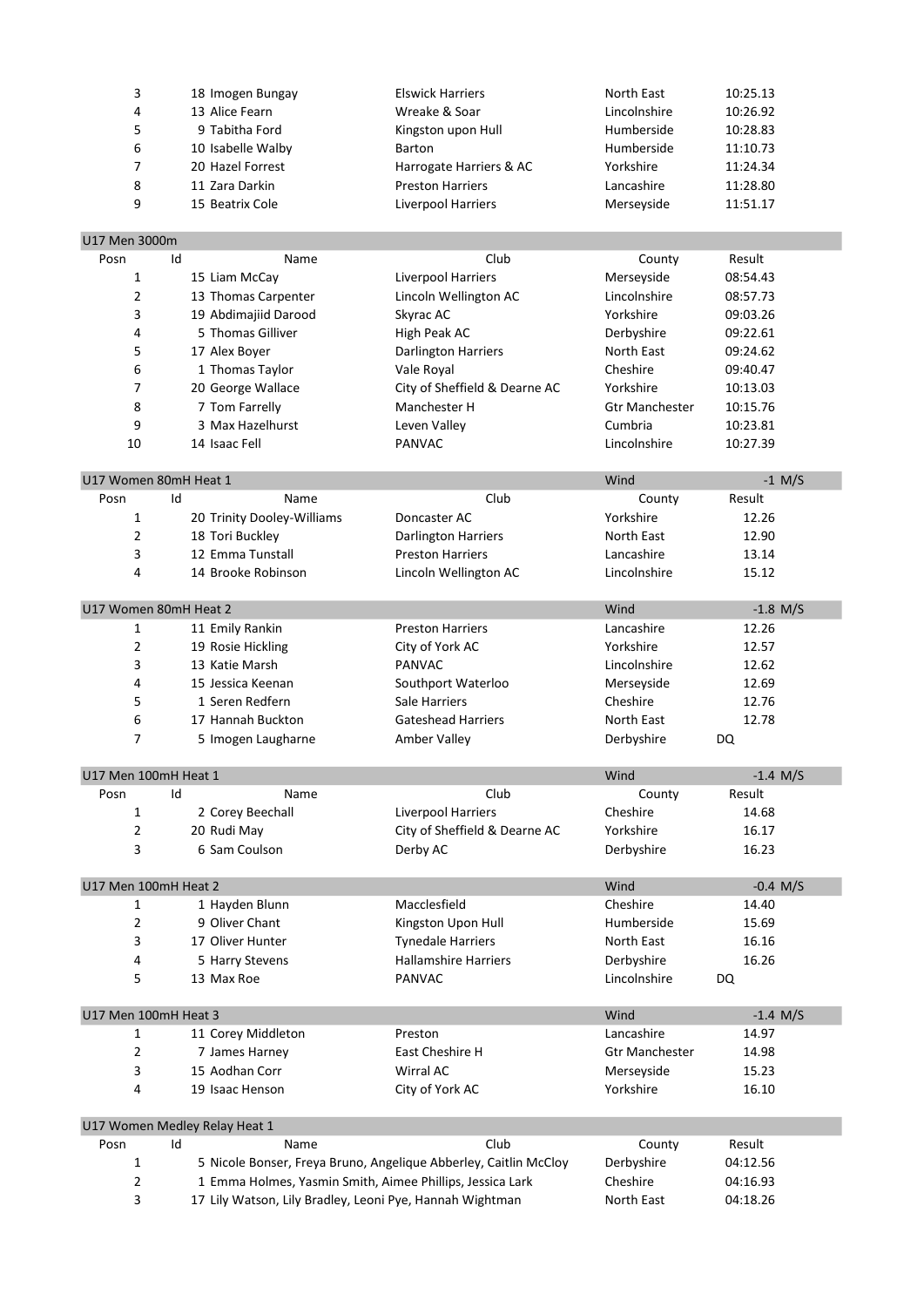|      | 4                             | 13 Tabitha Haynes, Hannah Hardwick, Louise Hirst, Natasha McBride                |      | Lincolnshire | 04:42.83 |
|------|-------------------------------|----------------------------------------------------------------------------------|------|--------------|----------|
|      | 5                             | 15 Grace Hendrick, Bailey Hughes, Phoebe Melia, Beatrix Cole                     |      | Merseyside   | 04:45.94 |
|      | U17 Women Medley Relay Heat 2 |                                                                                  |      |              |          |
|      | 1                             | 19 Lucy Rebori, Millie Hardy, Frances Hogg, Gabriella Brown                      |      | Yorkshire    | 04:10.69 |
|      | 2                             | 11 Queenvietta Ngas, Lucy Poole, Kara Dacasto, Macy Hillier                      |      | Lancashire   | 04:22.63 |
|      | 3                             | 9 Isabelle Allenby, Freya Vidal, Jessica Robertson-Dover, Eve Bradley            |      | Humberside   | 04:35.82 |
|      | 4                             | 3 Katelyn Morson, Clara Samson, Ishana Mohan, Ebony Blackwell                    |      | Cumbria      | 04:37.40 |
|      | U17 Men Medley Relay Heat 1   |                                                                                  |      |              |          |
| Posn | Id                            | Name                                                                             | Club | County       | Result   |
|      | 1                             | 19 Luke Chipchase, Ben Smith, Louis How, Luke Parker                             |      | Yorkshire    | 03:44.51 |
|      | 2                             | 1 Fergus Garland, Nathan Broomfield, Hayden Blunn, Issac Leydon                  |      | Cheshire     | 03:45.99 |
|      | 3                             | 17 Finley Maynard, Jacob Lamb, Josh MacDonald, Joseph Close                      |      | North East   | 03:49.83 |
|      | 4                             | 5 Kevin Masukume, Tom Boam, Cosmo Johnson, Thomas Gilliver                       |      | Derbyshire   | 03:50.52 |
|      | 5                             | 11 Charfles Unsworth, Harrison Allcock, Thomas John Monks, Harry Appl Lancashire |      |              | 03:53.46 |
|      | 6                             | 13 Max Roe, Elliot Long, Cameron West, Henry Samkin                              |      | Lincolnshire | 03:53.86 |
|      |                               |                                                                                  |      |              |          |
|      | 7                             | 15 Finlay Beavan, Ben Taylor, Gabriel Mullen, Rhys Croesdale                     |      | Merseyside   | 04:05.42 |

| U15 Girls Long Jump |    |                       |                                     |                       |        |        |
|---------------------|----|-----------------------|-------------------------------------|-----------------------|--------|--------|
| Posn                | Id | Name                  | Club                                | County                | Result | Wind   |
| 1                   |    | 7 Amy Hewitt          | Leigh H                             | <b>Gtr Manchester</b> | 5.14   | $-1.6$ |
| 2                   |    | 17 Sadie Parker       | Blyth                               | North East            | 5.08   | $-1.7$ |
| 3                   |    | 3 Matilda Brockley    | Annan & District                    | Cumbria               | 4.98   | $-2.1$ |
| 4                   |    | 20 Isabel Dalton      | City of York AC                     | Yorkshire             | 4.93   | $-1.8$ |
| 5                   |    | 19 Holly Key          | City of Sheffield & Dearne AC       | Yorkshire             | 4.92   | $-0.8$ |
| 6                   |    | 15 Zara Ogedengbe     | Wirral AC                           | Merseyside            | 4.91   | $-0.3$ |
| 7                   |    | 18 Isla Watson        | Hartlepool AC                       | North East            | 4.63   | $-0.4$ |
| 8                   |    | 11 Lucy Ormsby        | Isle of Man                         | Lancashire            | 4.39   | $-2.3$ |
| 9                   |    | 12 Thia Grice         | <b>Preston Harriers</b>             | Lancashire            | 4.26   | $-1.1$ |
| 10                  |    | 5 Amelie Farnes       | City of Sheffield and Dearne Valley | Derbyshire            | 4.24   | $-0.2$ |
| 11                  |    | 13 Chloe Fields       | Lincoln Wellington AC               | Lincolnshire          | 4.22   | $-1.2$ |
| 12                  |    | 6 Gracie Pell         | Chesterfield AC                     | Derbyshire            | 4.14   | $-1.3$ |
| 13                  |    | 9 Isobel Walker       | Kingston upon Hull                  | Humberside            | 4.11   | $-1.5$ |
| 14                  |    | 16 Elenor Redmond     | Liverpool Harriers                  | Merseyside            | 3.94   | $-1$   |
| 15                  |    | 10 Charlotte McKenzie | Cleethorpes                         | Humberside            | 3.93   | $-2.1$ |
| 16                  |    | 1 Chloe Mason         | Crewe and Nantwich                  | Cheshire              | 3.90   | $-1.6$ |
| 17                  |    | 2 Teresa Arvidsson    | West cheshire                       | Cheshire              | 3.85   | $-0.6$ |
| 18                  |    | 4 Emilia Mackman      | <b>Border Harriers</b>              | Cumbria               | 3.85   | $-0.5$ |
|                     |    |                       |                                     |                       |        |        |

| U15 Girls Javelin  |    |                           |                           |                       |        |
|--------------------|----|---------------------------|---------------------------|-----------------------|--------|
| Posn               | Id | Name                      | Club                      | County                | Result |
| 1                  |    | 7 Lily Oldale             | Sale H                    | <b>Gtr Manchester</b> | 39.85  |
| 2                  |    | 1 Harriet Wheeler         | <b>West Cheshire</b>      | Cheshire              | 39.27  |
| 3                  |    | 18 Darcy Metcalf          | <b>Gateshead Harriers</b> | North East            | 35.35  |
| 4                  |    | 17 Leila Thompson         | <b>Blyth Running Club</b> | North East            | 31.24  |
| 5                  |    | 11 Sophia Ince            | <b>Preston Harriers</b>   | Lancashire            | 28.95  |
| 6                  |    | 9 Matilda Wright          | Kingston upon Hull        | Humberside            | 28.08  |
| 7                  |    | 6 Freya Kirby             | Amber Valley              | Derbyshire            | 27.03  |
| 8                  |    | 10 Sophie Robertson-Dover | Kingston upon Hull        | Humberside            | 25.61  |
| 9                  |    | 3 Zara Armstrong          | Seaton                    | Cumbria               | 25.31  |
| 10                 |    | 20 Gabriella Chippindale  | <b>Barnsley AC</b>        | Yorkshire             | 21.72  |
| 11                 |    | 5 Hannah Dunkin           | Derby AC                  | Derbyshire            | 21.25  |
| 12                 |    | 12 Olivia Thomasson       | <b>Preston Harriers</b>   | Lancashire            | 20.33  |
| 13                 |    | 19 Abigail Kingston       | Leeds City AC             | Yorkshire             | 20.03  |
| 14                 |    | 16 Sophie Haslam          | Wirral                    | Merseyside            | 13.94  |
|                    |    |                           |                           |                       |        |
| U15 Girls Shot Put |    |                           |                           |                       |        |
| Posn               | Id | Name                      | Club                      | County                | Result |
| 1                  |    | 17 Leila Thompson         | Gateshead                 | North East            | 11.51  |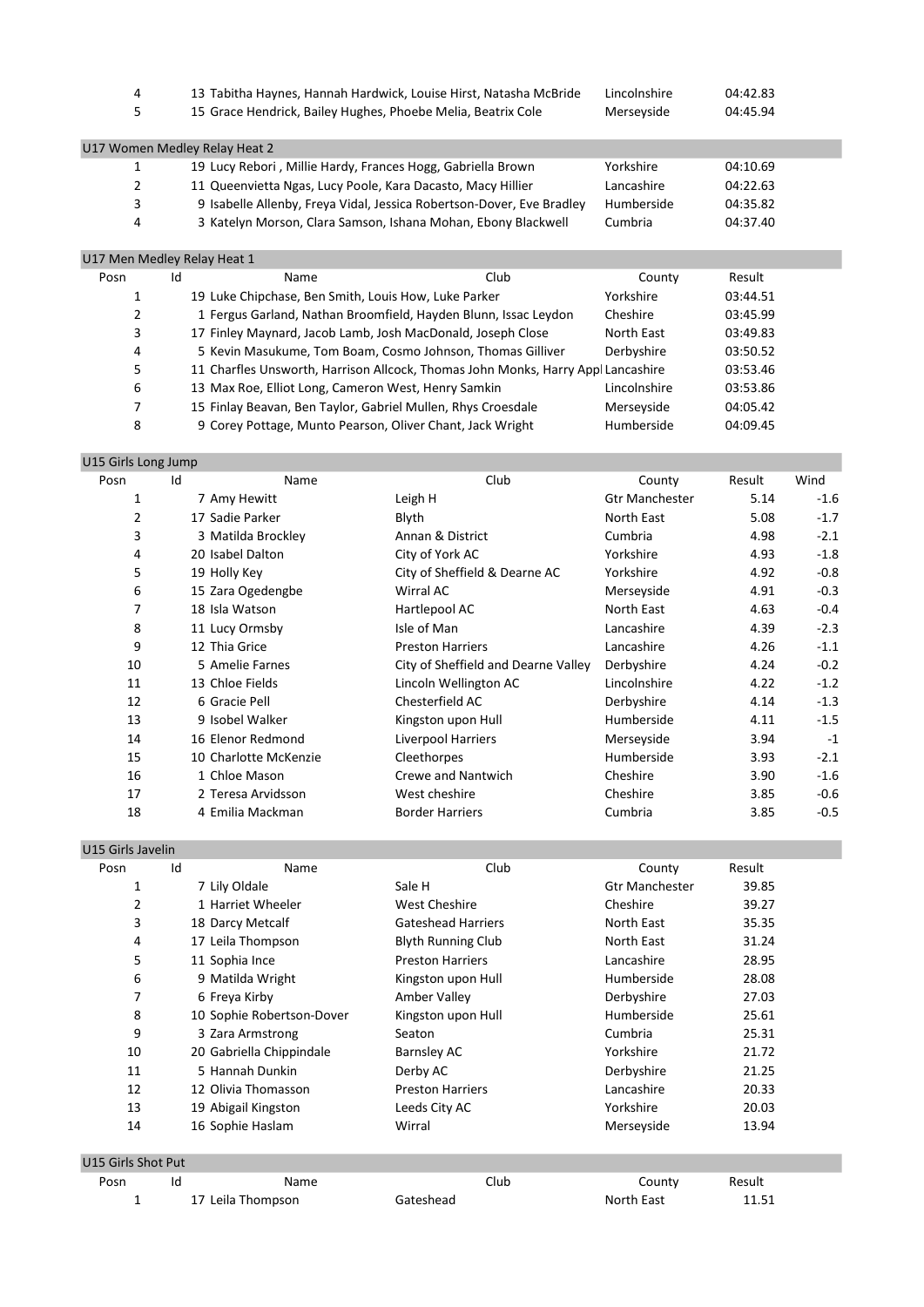| 2  | 15 Zara Ogedengbe   | Wirral AC                      | Merseyside   | 11.36 |
|----|---------------------|--------------------------------|--------------|-------|
| 3  | 19 Alice Tyrer      | Skyrac AC                      | Yorkshire    | 9.46  |
| 4  | 2 Harriet Wheeler   | <b>West Cheshire</b>           | Cheshire     | 9.40  |
| 5  | 1 Fraya-lea Boone   | <b>Crewe and Nantwich</b>      | Cheshire     | 9.19  |
| 6  | 13 Macey Dimberline | Boston & District AC           | Lincolnshire | 8.94  |
| 7  | 20 Abigail Kingston | Leeds City AC                  | Yorkshire    | 8.83  |
| 8  | 3 Zara Armstrong    | Copeland                       | Cumbria      | 8.79  |
| 9  | 9 Matilda Wright    | Kingston upon Hull             | Humberside   | 8.79  |
| 10 | 18 Skye Marshall    | Gateshead                      | North East   | 8.22  |
| 11 | 14 Chloe Fields     | Lincoln Wellington AC          | Lincolnshire | 8.15  |
| 12 | 10 Isobel Walker    | Cleethorpes                    | Humberside   | 7.82  |
| 13 | 12 Millie Turner    | Blackpool W&FAC                | Lancashire   | 7.82  |
| 14 | 11 Marcia Rutter    | Blackpool W&FAC                | Lancashire   | 7.57  |
| 15 | 4 Lucy Bell         | Carlisle Aspatria              | Cumbria      | 6.66  |
| 16 | 6 Freya Kirby       | Amber Valley                   | Derbyshire   | 6.39  |
| 17 | 5 Florence Johnson  | Chapel en le Frith High School | Derbyshire   | 6.07  |

| U15 Boys Long Jump |    |                      |                             |                       |        |        |
|--------------------|----|----------------------|-----------------------------|-----------------------|--------|--------|
| Posn               | Id | Name                 | Club                        | County                | Result | Wind   |
| 1                  |    | 5 Nathan Mugoti      | <b>Burton AC</b>            | Derbyshire            | 5.73   | $-0.2$ |
| 2                  |    | 11 Daniel Nuttall    | <b>Blackburn Harriers</b>   | Lancashire            | 5.70   | $-0.8$ |
| 3                  |    | 12 Ryan McCaffrey    | <b>Horwich RMI Harriers</b> | Lancashire            | 5.41   | $-0.8$ |
| 4                  |    | 16 Lewis Shaw        | <b>Warrington AC</b>        | Merseyside            | 5.38   | $-1.2$ |
| 5                  |    | 3 Archie Irving      | Carlisle Aspatria           | Cumbria               | 5.22   | $-0.2$ |
| 6                  |    | 19 Morgan Downes     | Leeds City AC               | Yorkshire             | 5.10   | $-0.7$ |
| 7                  |    | 17 Thomas Hill       | <b>Darlington Harriers</b>  | North East            | 4.99   | $-0.7$ |
| 8                  |    | 18 Thomas Robson     | Hartlepool AC               | North East            | 4.97   | $-1.4$ |
| 9                  |    | 4 Jonty Hansford     | <b>Eden Runners</b>         | Cumbria               | 4.91   | 0      |
| 10                 |    | 1 Jake Rowley        | Macclesfield                | Cheshire              | 4.88   | 0      |
| 11                 |    | 20 Archie Fraser     | Pontefract AC               | Yorkshire             | 4.72   | $-0.9$ |
| 12                 |    | 13 Jack Clark-Atkins | Boston & District AC        | Lincolnshire          | 4.57   | $-1$   |
| 13                 |    | 2 Henry Smith        | Crewe and Nantwich          | Cheshire              | 4.46   | $-1$   |
| 14                 |    | 7 Christopher Parikh | Manchester H                | <b>Gtr Manchester</b> | 4.45   | $-1$   |
| 15                 |    | 14 Patrick McNally   | Boston & District AC        | Lincolnshire          | 4.41   | $-1.3$ |
| 16                 |    | 10 Freddie Yeo       | Kingston upon Hull          | Humberside            | 4.37   | $-0.1$ |
| 17                 |    | 15 Joshua Stirling   | Wirral Ac                   | Merseyside            | 4.08   | $-1.3$ |
| 18                 |    | 6 Lucas Gibbs        | Sutton-in-Ashfield          | Derbyshire            | 3.79   | $-0.4$ |
| 19                 |    | 9 Monty Drummond     | Kingston Upon Hull          | Humberside            | 3.63   | $-1.8$ |

### U15 Boys Javelin

| Posn | Id<br>Name             | Club                          | County                | Result    |
|------|------------------------|-------------------------------|-----------------------|-----------|
| 1    | 3 Callum Harrogate     | <b>Border Harriers</b>        | Cumbria               | 43.26     |
| 2    | 7 Fred Savage          | Stockport H                   | <b>Gtr Manchester</b> | 39.22     |
| 3    | 15 Edward Moore        | Wirral AC                     | Merseyside            | 33.00     |
| 4    | 11 Austen Allen        | <b>Preston Harriers</b>       | Lancashire            | 32.26     |
| 5    | 5 Gino Franco          | Amber Valley                  | Derbyshire            | 31.71     |
| 6    | 19 Harry Beard         | City of Sheffield & Dearne AC | Yorkshire             | 31.59     |
| 7    | 6 Reese Robinson       | <b>Burton AC</b>              | Derbyshire            | 29.48     |
| 8    | 12 Logan Campbell      | <b>Preston Harriers</b>       | Lancashire            | 28.64     |
| 9    | 2 James Rawson         | <b>West Cheshire</b>          | Cheshire              | 25.52     |
| 10   | 18 Thomas Hill         | <b>Darlington Harriers</b>    | North East            | 25.36     |
| 11   | 20 Louie Reid          | Harrogate Harriers & AC       | Yorkshire             | 24.11     |
| 12   | 9 Freddie Yeo          | Kingston upon Hull            | Humberside            | 23.62     |
| 13   | 17 Hugo Douglas-Reeves | Darlington Harriers           | North East            | 22.55     |
| 14   | 1 Isaac Pickering      | Crewe and Nantwich            | Cheshire              | 21.69     |
| 15   | 10 Alfie Whittaker     | <b>Scunthorpe Harriers</b>    | Humberside            | 20.69     |
|      | 13 Jack Clark-Atkins   | Boston & District AC          | Lincolnshire          | <b>NM</b> |
|      | 14 Hayden Quantrill    | Boston & District AC          | Lincolnshire          | <b>NM</b> |

### U15 Boys Shot Put Posn Id Name Club County Result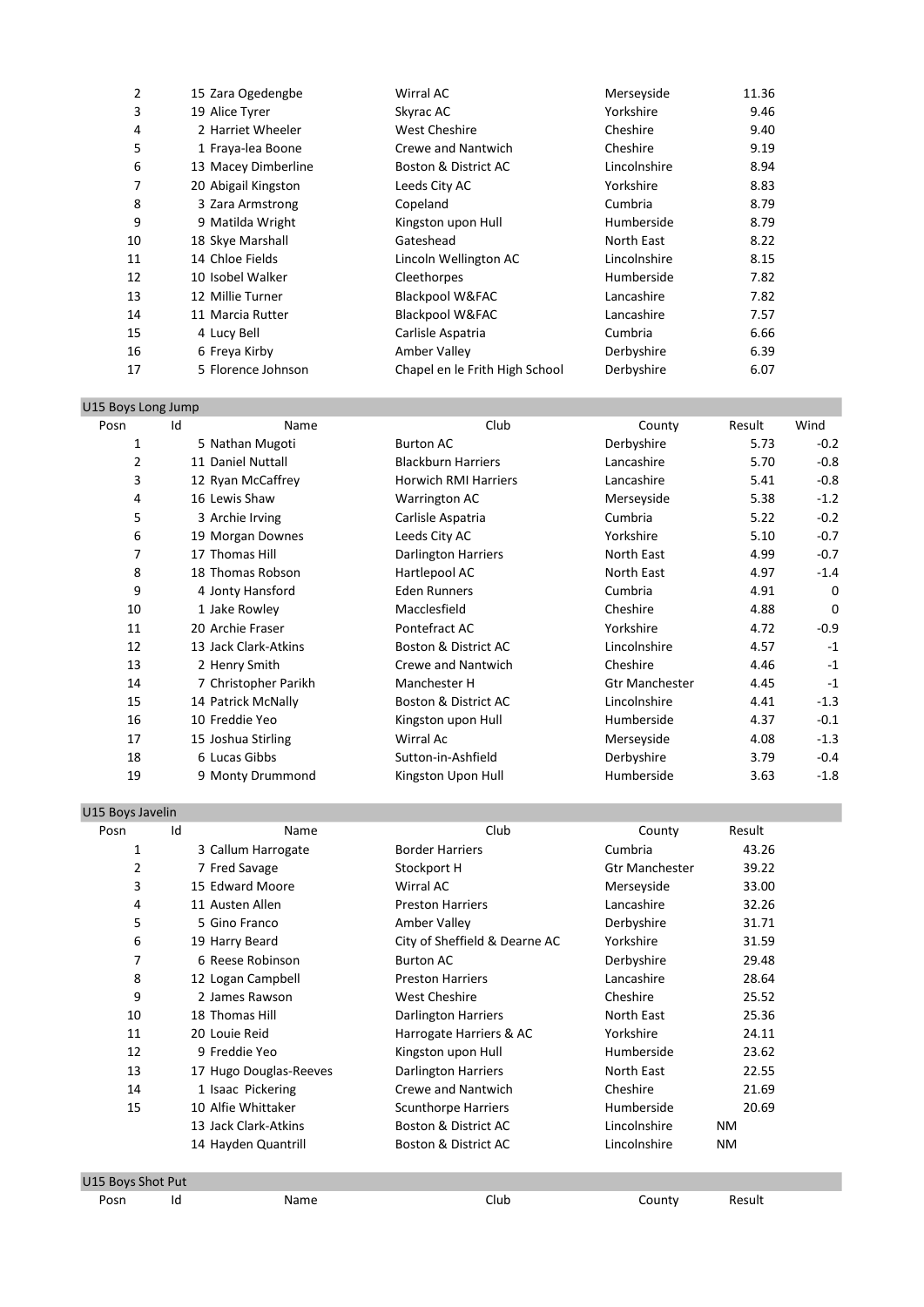| 1 Nathan Brassington   | <b>West Cheshire</b>          | Cheshire              | 12.40 |
|------------------------|-------------------------------|-----------------------|-------|
| 19 Harry Beard         | City of Sheffield & Dearne AC | Yorkshire             | 11.22 |
| 7 Jamie Greenhalgh     | <b>Bolton UH</b>              | <b>Gtr Manchester</b> | 8.53  |
| 9 Alfie Whittaker      | <b>Scunthorpe Harriers</b>    | Humberside            | 8.37  |
| 20 Angus Jones         | Doncaster AC                  | Yorkshire             | 8.02  |
| 15 Edward Moore        | Wirral AC                     | Merseyside            | 7.79  |
| 18 Hugo Douglas-Reeves | <b>Darlington Harriers</b>    | North East            | 7.79  |
| 10 Spencer Leaning     | Barton                        | Humberside            | 7.53  |
| 13 Jack Clark-Atkins   | Boston & District AC          | Lincolnshire          | 7.34  |
| 14 Hayden Quantrill    | Boston & District AC          | Lincolnshire          | 7.33  |
| 2 Isaac Pickering      | Crewe and Nantwich            | Cheshire              | 7.26  |
| 17 Ben Cunningham      | Gateshead                     | North East            | 5.96  |
|                        |                               |                       |       |

#### U17 Women Long Jump

| Posn | Id                       | Name | Club                        | County       | Result | Wind     |
|------|--------------------------|------|-----------------------------|--------------|--------|----------|
|      | 19 Emily Maude           |      | City of York AC             | Yorkshire    | 5.41   | $-1.5$   |
| 2    | 20 Millie Hardy          |      | <b>Hallamshire Harriers</b> | Yorkshire    | 5.36   | $-1.2$   |
| 3    | 15 Kelsey Lili Ogedengbe |      | West Cheshire AC            | Merseyside   | 5.26   | $-0.3$   |
| 4    | 11 Cerys Allen           |      | <b>Preston Harriers</b>     | Lancashire   | 5.21   | $-0.3$   |
| 5    | 12 Emily Rankin          |      | <b>Prestgon Harriers</b>    | Lancashire   | 4.82   | 0        |
| 6    | 13 Louise Hirst          |      | Boston & District AC        | Lincolnshire | 4.79   | $-1.2$   |
| 7    | 18 Jessica Doyle         |      | Jarrow & Hebburn            | North East   | 4.79   | $-0.7$   |
| 8    | 17 Molly Thrower         |      | New Marske                  | North East   | 4.75   | $-1.6$   |
| 9    | 10 Isabelle Allenby      |      | Cleethorpes                 | Humberside   | 4.57   | $-2.6$   |
| 10   | 5 Melissa Humphreys      |      | Chesterfield AC             | Derbyshire   | 3.88   | $\Omega$ |
| 11   | 3 Katelyn Morson         |      | Carlisle Aspatria           | Cumbria      | 3.52   | $-1.4$   |

| U17 Women Javelin |    |                      |                         |                       |        |
|-------------------|----|----------------------|-------------------------|-----------------------|--------|
| Posn              | Id | Name                 | Club                    | County                | Result |
| 1                 |    | 9 Beth Moody         | Kingston upon Hull      | Humberside            | 35.54  |
| $\overline{2}$    |    | 19 Kathryn Clague    | City of York AC         | Yorkshire             | 33.48  |
| 3                 |    | 18 Ella Jones        | Middlesbrough(Mandale)  | North East            | 32.41  |
| 4                 |    | 17 Amy Sullock       | New Marske              | North East            | 31.70  |
| 5                 |    | 20 Frances Hogg      | City of York Ac         | Yorkshire             | 31.01  |
| 6                 |    | 11 Tillie Ferguson   | <b>Burnley AC</b>       | Lancashire            | 30.52  |
| 7                 |    | 7 Lola Unsworth      | <b>Trafford AC</b>      | <b>Gtr Manchester</b> | 30.21  |
| 8                 |    | 12 Emma Tunstall     | <b>Preston Harriers</b> | Lancashire            | 27.10  |
| 9                 |    | 10 Libby Killick     | Barton                  | Humberside            | 26.97  |
| 10                |    | 15 Amelia Jordan     | Wirral AC               | Merseyside            | 26.23  |
| 11                |    | 1 Sara Pearson       | <b>West Cheshire</b>    | Cheshire              | 22.82  |
| 12                |    | 16 Jessica Keenan    | Southport Waterloo      | Merseyside            | 19.66  |
| 13                |    | 13 Neve Begley       | Lincoln Wellington AC   | Lincolnshire          | 19.22  |
| 14                |    | 3 Jessica Mitchenson | Carlisle Aspatria       | Cumbria               | 15.55  |
| 15                |    | 14 Georgia Ward      | Boston & District AC    | Lincolnshire          | 14.95  |
|                   |    | 5 Lottie Hall        | Chesterfield AC         | Derbyshire            | NM     |
|                   |    | 6 Isabelle Fellows   | <b>Burton AC</b>        | Derbyshire            | ΝM     |

### U17 Women Shot Put

| Posn | Id<br>Name               | Club                       | County                | Result |
|------|--------------------------|----------------------------|-----------------------|--------|
| 1    | 1 Sara Pearson           | West Cheshire              | Cheshire              | 11.92  |
| 2    | 7 Lola Unsworth          | <b>Trafford AC</b>         | <b>Gtr Manchester</b> | 11.17  |
| 3    | 18 Tori Buckley          | <b>Darlington Harriers</b> | North East            | 10.84  |
| 4    | 19 Isla Kerr             | <b>Rotherham Harriers</b>  | Yorkshire             | 10.72  |
| 5    | 17 Amy Sullock           | New Marske                 | North East            | 10.48  |
| 6    | 9 Izzy Watts             | Kingston upon Hull         | Humberside            | 9.98   |
| 7    | 15 Kelsey Lili Ogedengbe | Wirral AC                  | Merseyside            | 9.51   |
| 8    | 13 Louise Hirst          | Boston & District AC       | Lincolnshire          | 9.49   |
| 9    | 11 Queenivette Nguta     | Blackpool W&FAC            | Lancashire            | 9.41   |
| 10   | 20 Kiri Shaw             | City of York Ac            | Yorkshire             | 9.30   |
| 11   | 12 Gracie Rutter         | <b>Preston Harriers</b>    | Lancashire            | 9.18   |
| 12   | 5 Lottie Hall            | Chesterfield AC            | Derbyshire            | 8.55   |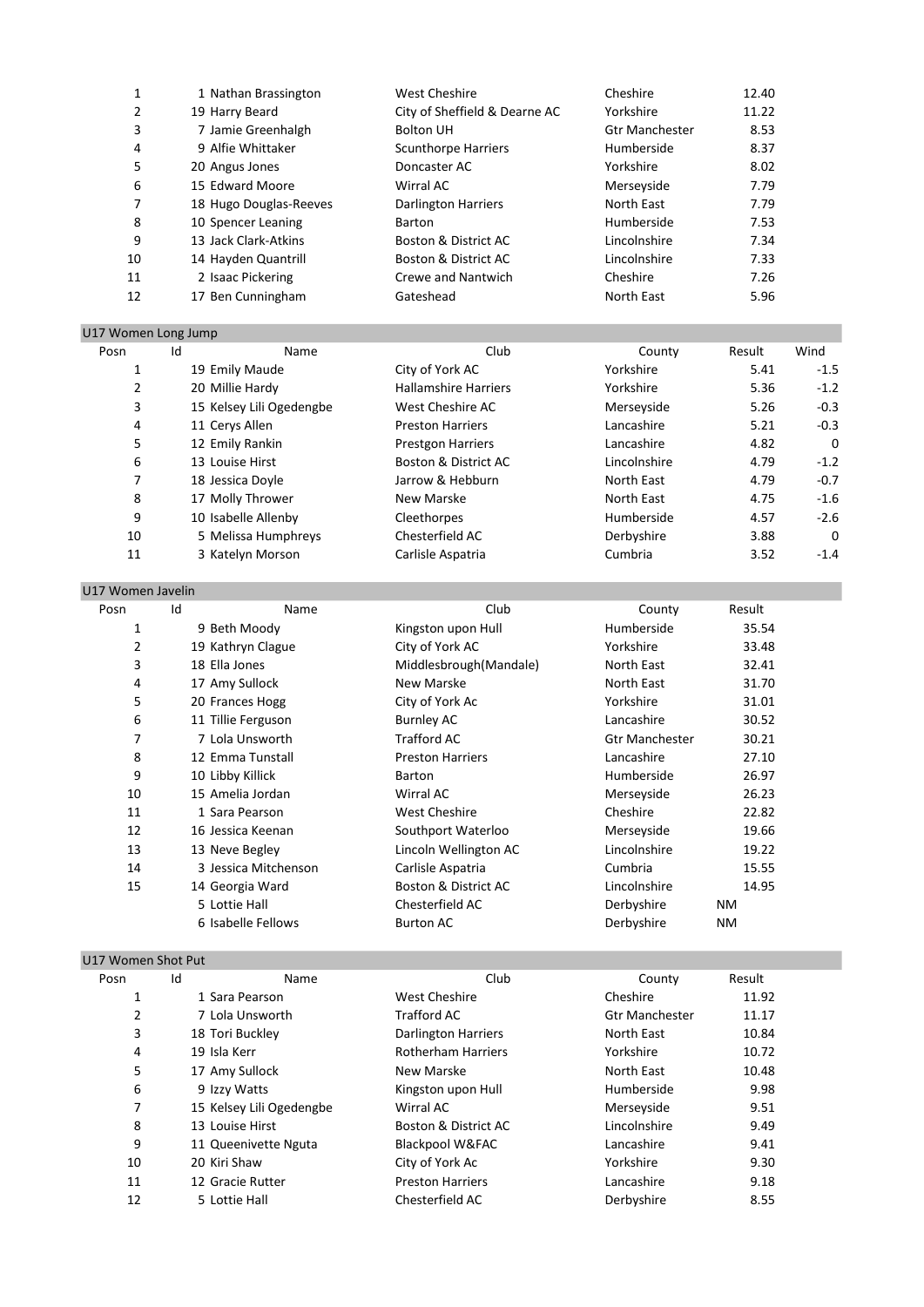| 13 | 10 Libby Killick     | Barton               | Humberside   | 8.22 |
|----|----------------------|----------------------|--------------|------|
| 14 | 14 Georgia Ward      | Boston & District AC | Lincolnshire | 8.11 |
| 15 | 6 Nicole Bonser      | Amber Valley         | Derbyshire   | 8.00 |
| 16 | 3 Jessica Mitchenson | Carlisle Aspatria    | Cumbria      | 7.59 |

| U17 Men Long Jump |    |                     |                             |                       |        |             |
|-------------------|----|---------------------|-----------------------------|-----------------------|--------|-------------|
| Posn              | Id | Name                | Club                        | County                | Result | Wind        |
| 1                 |    | 5 Kaiden Ramsay     | <b>Burton AC</b>            | Derbyshire            | 6.11   | 0           |
| $\overline{2}$    |    | 13 Max Roe          | <b>PANVAC</b>               | Lincolnshire          | 6.11   | $-1.5$      |
| 3                 |    | 12 James Ince       | <b>Preston Harriersd</b>    | Lancashire            | 6.05   | $\Omega$    |
| 4                 |    | 17 Rhys Brunton     | North Shields Poly          | North East            | 5.76   | $-1.1$      |
| 5                 |    | 1 Corey Beechall    | <b>Liverpool Harriers</b>   | Cheshire              | 5.69   | $-0.8$      |
| 6                 |    | 9 Will Jolly        | Kingston Upon Hull          | Humberside            | 5.63   | $-1.2$      |
| 7                 |    | 10 Will Rusling     | Kingston upon Hull          | Humberside            | 5.51   | $-0.9$      |
| 8                 |    | 11 Regan Corrin     | Isle of Man                 | Lancashire            | 5.44   | $\mathbf 0$ |
| 9                 |    | 16 Finlay Beavan    | <b>St Helens Sutton</b>     | Merseyside            | 5.36   | $-0.6$      |
| 10                |    | 6 Harry Stevens     | <b>Hallamshire Harriers</b> | Derbyshire            | 5.14   | $-0.8$      |
| 11                |    | 2 Alfie Carter      | <b>Crewe and Nantwich</b>   | Cheshire              | 5.12   | $-0.7$      |
| 12                |    | 20 Ben Smith        | Wakefield & District AC     | Yorkshire             | 5.00   | $-0.7$      |
| 13                |    | 18 Ashton Harrison  | <b>Darlington Harriers</b>  | North East            | 4.41   | $-0.7$      |
| 14                |    | 19 Ethan Pym        | City of York AC             | Yorkshire             | 1.53   | $-0.2$      |
| U17 Men Javelin   |    |                     |                             |                       |        |             |
| Posn              | Id | Name                | Club                        | County                | Result |             |
| 1                 |    | 20 Isaac Henson     | City of York AC             | Yorkshire             | 45.10  |             |
| 2                 |    | 3 Dale Clark        | <b>Border Harriers</b>      | Cumbria               | 44.97  |             |
| 3                 |    | 7 James Harney      | East Cheshire H             | <b>Gtr Manchester</b> | 42.33  |             |
| 4                 |    | 9 Oliver Chant      | Kingston Upon Hull          | Humberside            | 41.70  |             |
| 5                 |    | 19 Lewis Rutter     | City of York AC             | Yorkshire             | 41.09  |             |
| 6                 |    | 17 Cameron Marshall | Gateshead                   | North East            | 36.99  |             |
| 7                 |    | 1 Willaim Roberts   | Macclesfield                | Cheshire              | 35.20  |             |
| 8                 |    | 5 Joseph Bennett    | Amber Valley                | Derbyshire            | 34.53  |             |
| 9                 |    | 15 Alex Strettle    | Liverpool Harriers          | Merseyside            | 28.96  |             |
|                   |    |                     | .                           |                       |        |             |

10 6 Callum Stowell **Chesterfield AC Chesterfield AC Derbyshire** 27.59 18 Fynn Errington Gateshead Cass Controller North East NM U17 Men Shot Put

| Posn | Id | Name               | Club                       | County                | Result |  |
|------|----|--------------------|----------------------------|-----------------------|--------|--|
|      |    | 7 Seb Valentine    | Trafford AC                | <b>Gtr Manchester</b> | 11.79  |  |
| 2    |    | 1 Haydyn Blunn     | Macclesfield               | Cheshire              | 11.21  |  |
| 3    |    | 18 Fynn Errington  | Gateshead                  | North East            | 10.82  |  |
| 4    |    | 19 Isaac Henson    | City of York AC            | Yorkshire             | 10.75  |  |
| 5    |    | 17 Ryan cook       | Gateshead                  | North East            | 10.67  |  |
| 6    |    | 2 Alfie Carter     | Crewe and Nantwich         | Cheshire              | 10.59  |  |
| 7    |    | 11 Harry Appleton  | <b>Preston Harriers</b>    | Lancashire            | 10.49  |  |
| 8    |    | 3 Dale Clark       | <b>Border Harriers</b>     | Cumbria               | 9.51   |  |
| 9    |    | 9 Nathan Pell      | <b>Scunthorpe Harriers</b> | Humberside            | 8.66   |  |
| 10   |    | 20 Harrison Carter | Pontefract AC              | Yorkshire             | 8.60   |  |
| 11   |    | 5 Callum Stowell   | Chesterfield AC            | Derbyshire            | 8.04   |  |
| 12   |    | 6 Spencer Martin   | Chesterfield AC            | Derbyshire            | 6.04   |  |

| Women High Jump |                    |                           |                       |        |  |  |  |  |
|-----------------|--------------------|---------------------------|-----------------------|--------|--|--|--|--|
| Posn            | Id<br>Name         | Club                      | County                | Result |  |  |  |  |
|                 | 9 Emily Marshall   | Kingston upon Hull        | Humberside            | 1.60   |  |  |  |  |
| 2               | 5 Imogen Laugharne | Amber Valley              | Derbyshire            | 1.55   |  |  |  |  |
| 3               | 15 Amelia Jordan   | Wirral AC                 | Merseyside            | 1.55   |  |  |  |  |
| 4               | 17 Molly Thrower   | New Marske                | North East            | 1.55   |  |  |  |  |
| 5               | 18 Emma Sedgwick   | Middlesbrough(Mandale)    | North East            | 1.55   |  |  |  |  |
| 6               | 1 Seren Redfern    | Sale Harriers             | Cheshire              | 1.50   |  |  |  |  |
| 7               | 7 Amy Hewitt       | Leigh H                   | <b>Gtr Manchester</b> | 1.50   |  |  |  |  |
| 8               | 11 Kara Dacasto    | <b>Blackburn Harriers</b> | Lancashire            | 1.50   |  |  |  |  |